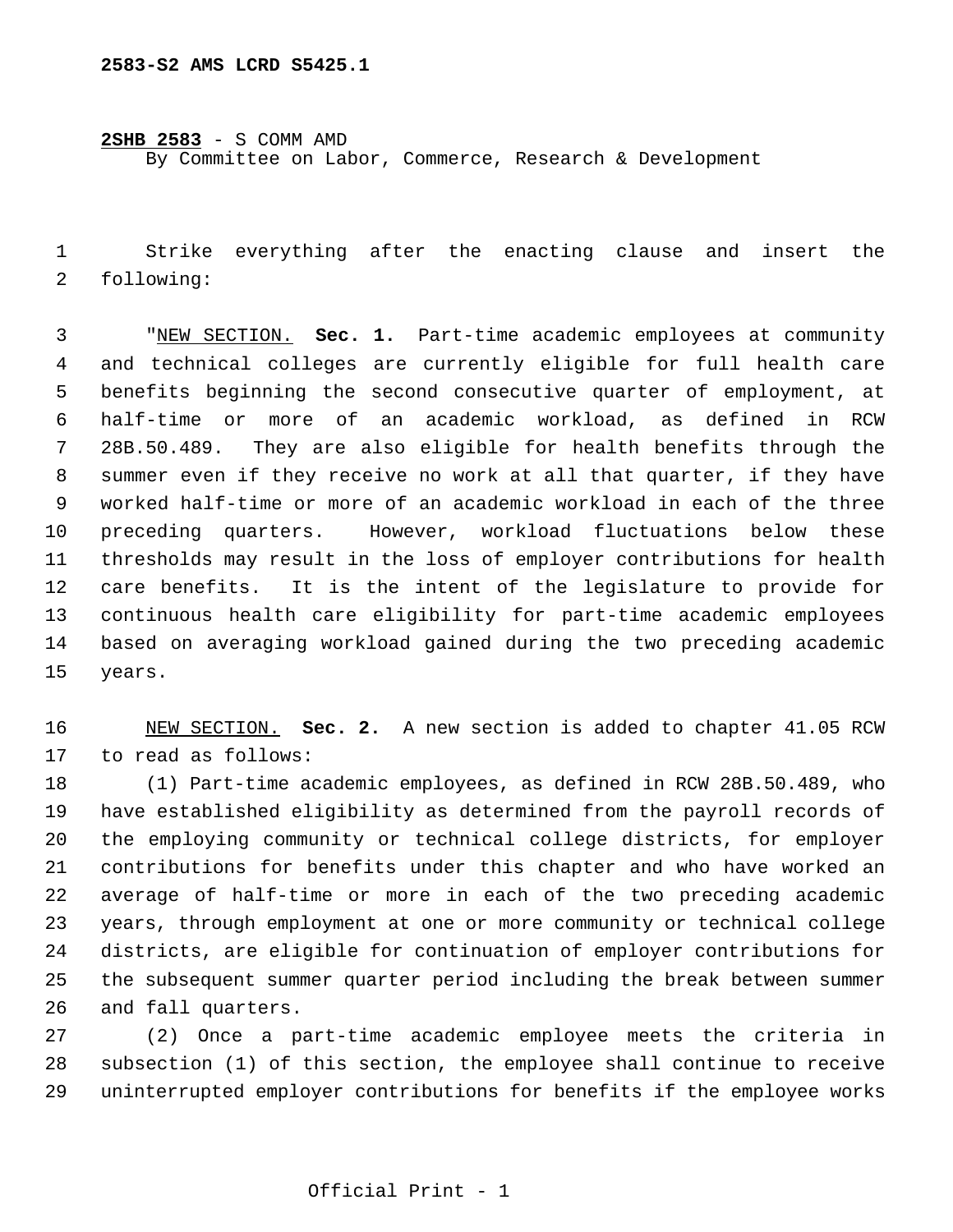at least two of the three quarters of the academic year with an average academic year workload of half-time or more. Benefits provided under this section cease if this criteria is not met. Continuous benefits shall be reinstated once the employee reestablishes eligibility under subsection (1) of this section.

 (3) As used in this section, "academic year" means fall, winter, and spring quarters.

 (4) This section does not modify rules in existence on the effective date of this section adopted under this chapter regarding the initial establishment of eligibility for benefits.

 (5) This section does not preclude individuals from being eligible for benefits under other laws or rules that may apply or for which they may be eligible.

 (6) The employer must notify part-time academic employees of their potential right to benefits under this section.

 (7) To be eligible for maintenance of benefits through averaging, part-time academic employees must notify their employers of their potential eligibility. The state board for community and technical colleges shall report back to the legislature by November 15, 2009, on the feasibility of eliminating the self-reporting requirement for employees.

 NEW SECTION. **Sec. 3.** A new section is added to chapter 28B.50 RCW to read as follows:

 Health care benefits for part-time academic employees are governed by section 2 of this act.

 NEW SECTION. **Sec. 4.** This act is necessary for the immediate preservation of the public peace, health, or safety, or support of the state government and its existing public institutions, and takes effect immediately."